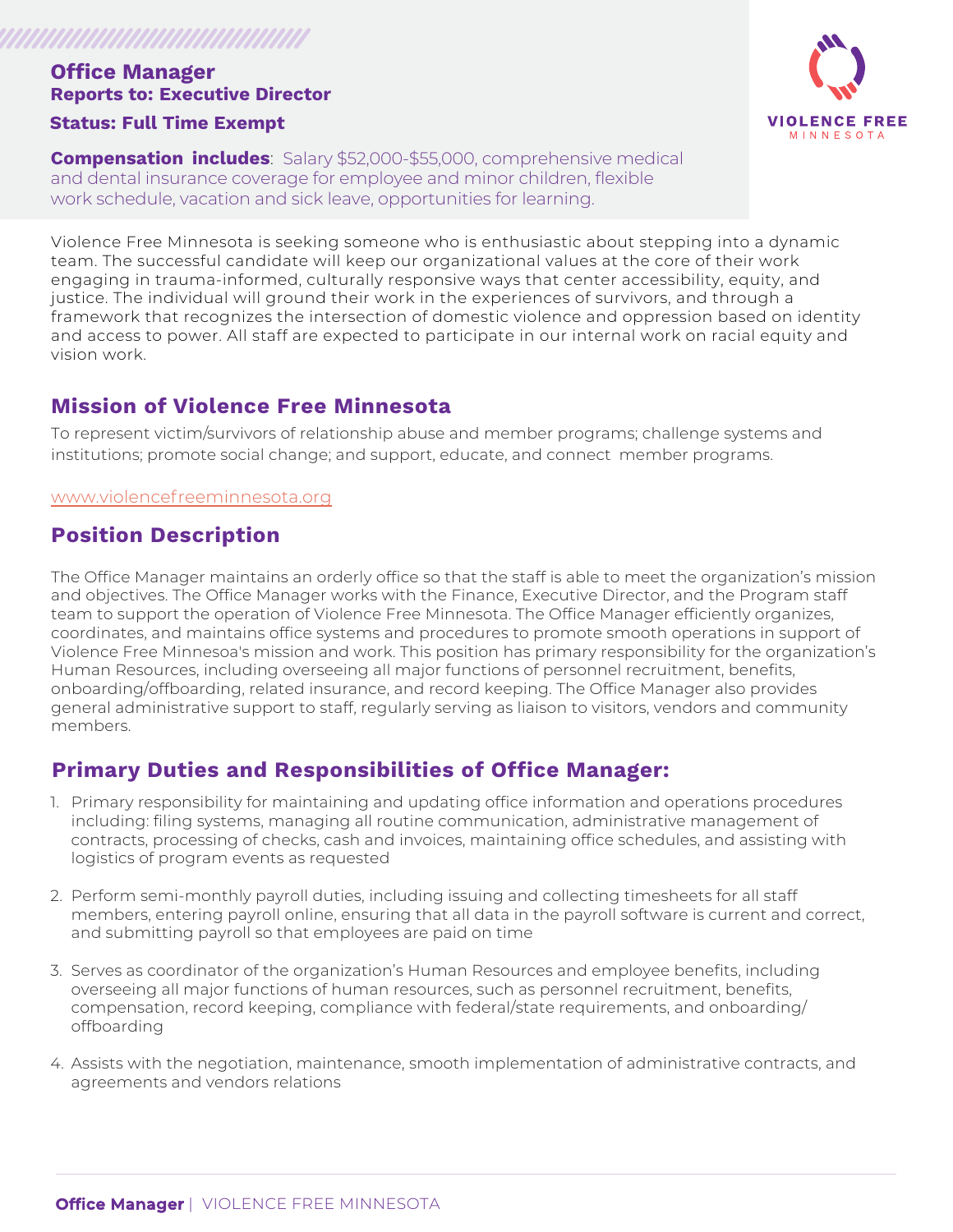#### **Office Manager**



## **Primary Duties and Responsibilities (continued)**

 5. Work with staff to create and maintain grant reporting calendar; communicate with accountant and executive director to make sure grant reporting deadlines are met

- 6. Serves as staff liaison with IT services, coordinating physical and software computer needs
- 7. Serves as the primary coordinator of the St. Paul site and administrative support of staff working remotely; including maintaining supplies, equipment, and other items needed for effective remote
- 8. Provides general administrative support to program staff, and logistical support to the Board of Directors; as well as assistance with organizational scheduling, correspondence, travel arrangements, and grants administrative management, and assist with audit preparation and implementation of audit recommendations
- 9. Works with all staff and Board to support and implement the vision, mission and values of VFMN
	- Works cooperatively with VFMN staff, Board, consultants and constituents
	- Participates in regular meetings with other staff
	- Promotes and addresses accessibility in programming and operations
	- Fosters a social change approach that centers anti-oppression and equity while working to end gender-based violence

## **Desired Qualifications and Experience:**

- An Associate's degree in administration, Human Resources, business or related field; OR
- At least three years of experience in administrative support, preferably in a non-profit setting
- Any combination of education, experience and measurable performance that demonstrates the capability to successfully perform the duties of this position
- Excellent customer service and communication skills
- Knowledge of correct spelling, punctuation and grammar; keen eye for proofreading
- High degree of dependability
- Organized, resourceful, efficient
- Comfortable with Microsoft Office products and Zoom
- Knowledge / understanding of issues surrounding domestic violence, sexual assault, trafficking
- Work and/or demonstrated life experience organizing and/or advocating within underrepresented communities
- Respect for confidentiality requirements